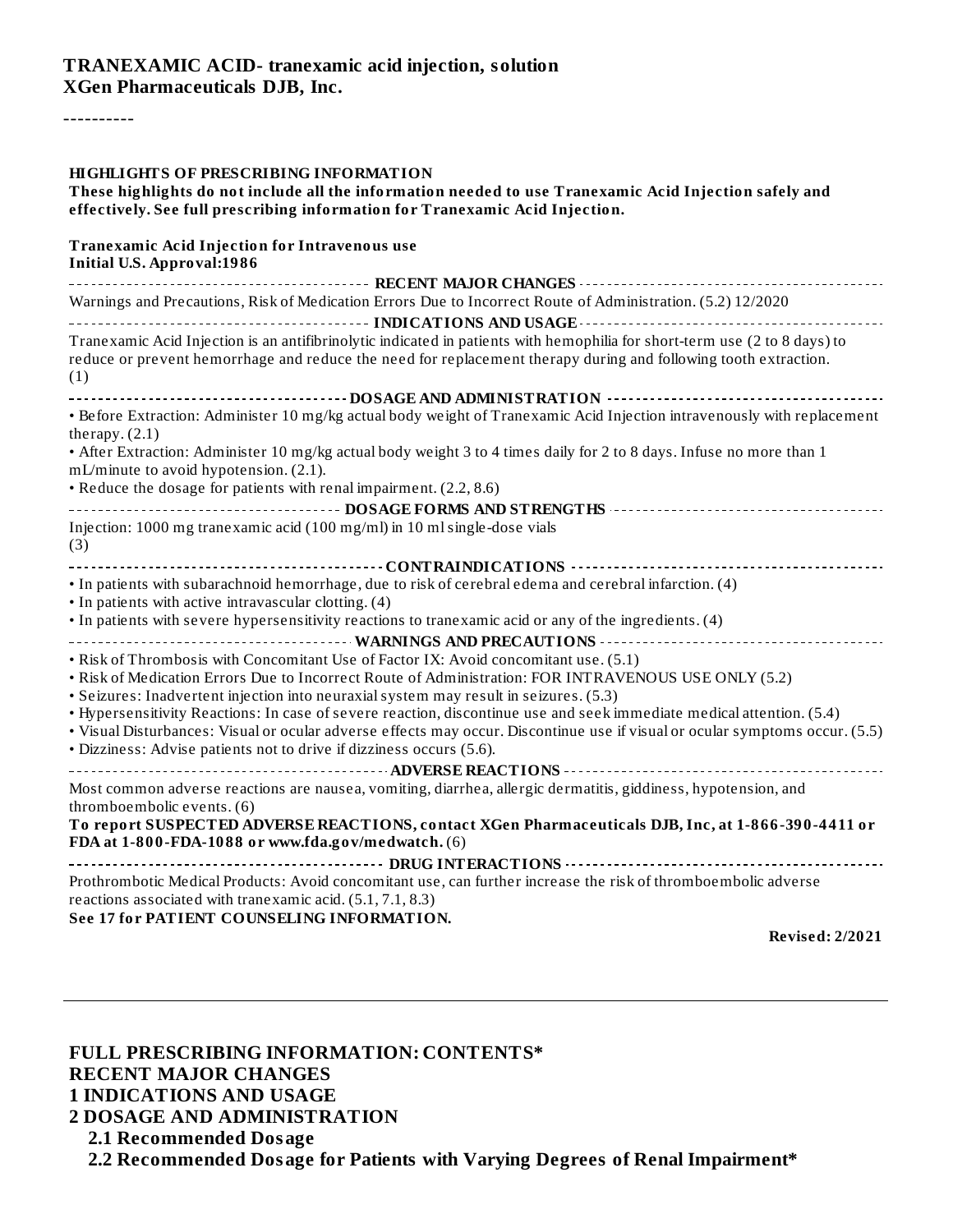**3 DOSAGE FORMS AND STRENGTHS 4 CONTRAINDICATIONS 5 WARNINGS AND PRECAUTIONS 5.1 Thromboembolic Risk 5.2 Risk of Medication Errors Due to Incorrect Route of Administration 5.3 Seizures 5.4 Hypers ensitivity Reactions 5.5 Visual Disturbances 5.6 Dizziness 6 ADVERSE REACTIONS 6.2 Postmarketing Experience 7 DRUG INTERACTIONS 7.1 Prothrombotic Medical Products 8 USE IN SPECIFIC POPULATIONS 8.1 Pregnancy 8.2 Lactation 8.3 Females and Males of Reproductive Potential 8.4 Pediatric Us e 8.5 Geriatric Us e 8.6 Renal Impairment 10 OVERDOSAGE 11 DESCRIPTION 12 CLINICAL PHARMACOLOGY 12.1 Mechanism of Action 12.2 Pharmacodynamics 12.3 Pharmacokinetics 13 NONCLINICAL TOXICOLOGY 13.1 Carcinogenesis and Mutagenesis and Impairment of Fertility 13.2 Animal Toxicology and/or Pharmacology 16 HOW SUPPLIED/STORAGE AND HANDLING 17 PATIENT COUNSELING INFORMATION** \* Sections or subsections omitted from the full prescribing information are not listed.

#### **FULL PRESCRIBING INFORMATION**

# **BOXED WARNING**

#### **1 INDICATIONS AND USAGE**

Tranexamic Acid Injection is indicated in patients with hemophilia for short-term use (2 to 8 days) to reduce or prevent hemorrhage and reduce the need for replacement therapy during and following tooth extraction.

#### **2 DOSAGE AND ADMINISTRATION**

#### **2.1 Recommended Dosage**

The recommended dose of Tranexamic Acid Injection is 10 mg/kg actual body weight intravenously administered as a single dose, immediately before tooth extractions. Infuse no more than 1 mL/minute to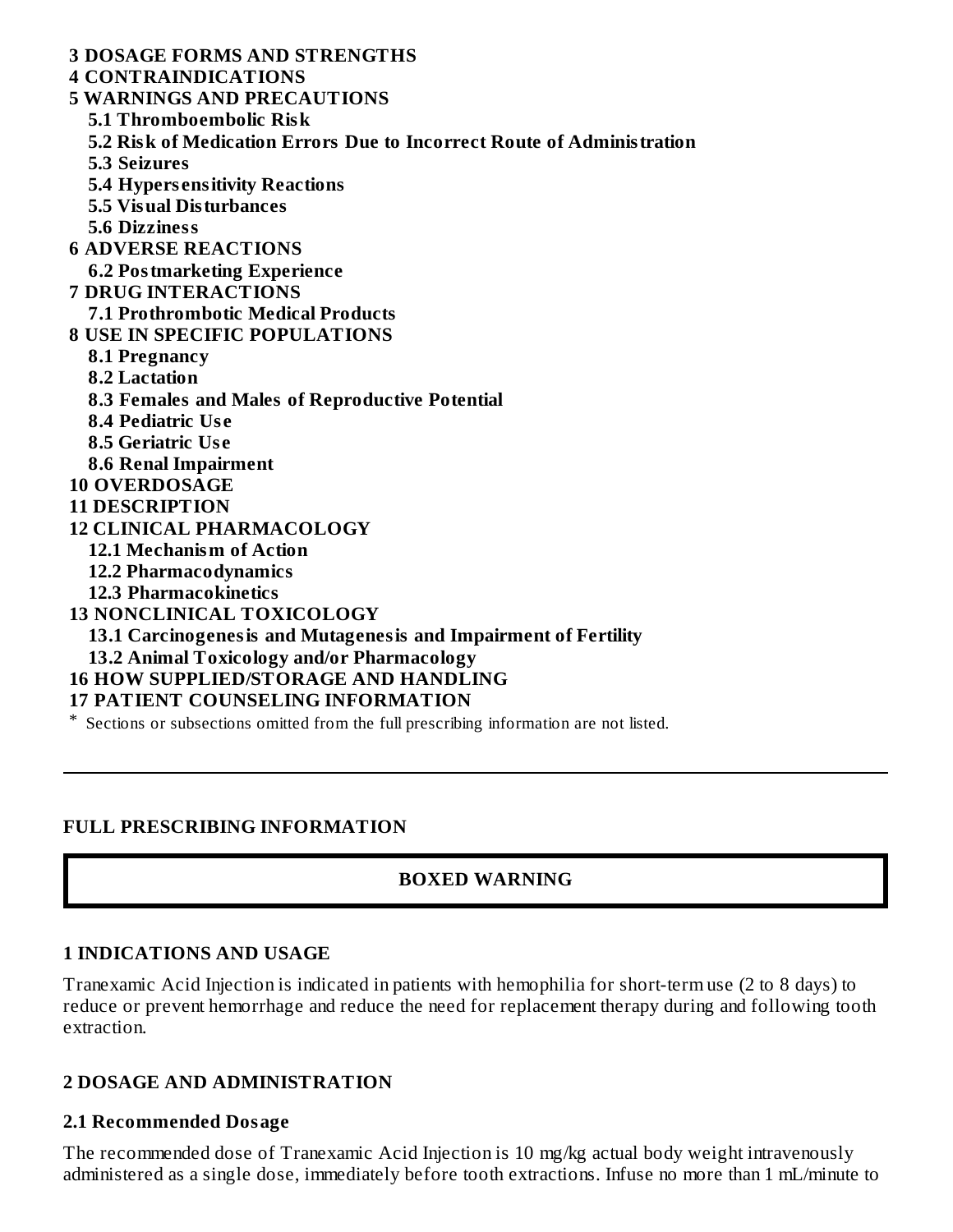avoid hypotension *[see Warnings and Precautions (5.1)].* Following tooth extraction, Tranexamic Acid Injection may be administered for 2 to 8 days at a dose of 10 mg/kg actual body weight 3 to 4 times daily, intravenously.

Parenteral drug products should be inspected visually for particulate matter and discoloration prior to administration, whenever solution and container permit.

For intravenous infusion, Tranexamic Acid Injection may be mixed with most solutions for infusion such as electrolyte solutions, carbohydrate solutions, amino acid solutions, and Dextran solutions. Heparin may be added to Tranexamic Acid Injection. Tranexamic Acid Injection should NOT be mixed with blood. The drug is a synthetic amino acid and should NOT be mixed with solutions containing penicillin.

Discard any unused portion.

The diluted mixture may be stored for up to 4 hours at room temperature prior to patient administration.

# **2.2 Recommended Dosage for Patients with Varying Degrees of Renal Impairment\***

For patients with moderate to severe impaired renal function, the following dosages are recommended:

# **Table 1. Recommended Dosage in Patients with Varying Degrees of Renal Impairment**

| Serum Creatinine (mg/dL)             | <b>Tranexamic Acid</b><br><b>Intravenous Dosage</b>  |
|--------------------------------------|------------------------------------------------------|
| 1.36 to 2.83 (120 to 250 micromol/L) | 10 mg/kg twice daily                                 |
| 2.83 to 5.66 (250 to 500 micromol/L) | $10 \text{ mg/kg}$ daily                             |
| $>5.66$ ( $>500$ micromol/L)         | 10 mg/kg every 48 hours<br>or 5 mg/kg every 24 hours |

\*Dose reduction is recommended for all doses, both before and after tooth extraction.

# **3 DOSAGE FORMS AND STRENGTHS**

Injection: 1000 mg tranexamic acid (100 mg/mL) clear and colorless solution in 10 mL single-dose vials

# **4 CONTRAINDICATIONS**

Tranexamic Acid Injection is contraindicated:

• In patients with subarachnoid hemorrhage. Anecdotal experience indicates that cerebral edema and cerebral infarction may be caused by Tranexamic Acid Injection in such patients.

• In patients with active intravascular clotting *[see Warnings and Precautions (5.1)].*

• In patients with hypersensitivity to tranexamic acid or any of the ingredients *[see Warnings and Precautions (5.3)].*

# **5 WARNINGS AND PRECAUTIONS**

# **5.1 Thromboembolic Risk**

Tranexamic Acid Injection is contraindicated in patients with active intravascular clotting.

Tranexamic acid is an antifibrinolytic and may increase the risk of thromboembolic events. Venous and arterial thrombosis or thromboembolism has been reported in patients treated with Tranexamic Acid Injection. Avoid concomitant use of Tranexamic Acid Injection and medical products that are prothrombotic, as the risk of thrombosis may be increased. These medications include but are not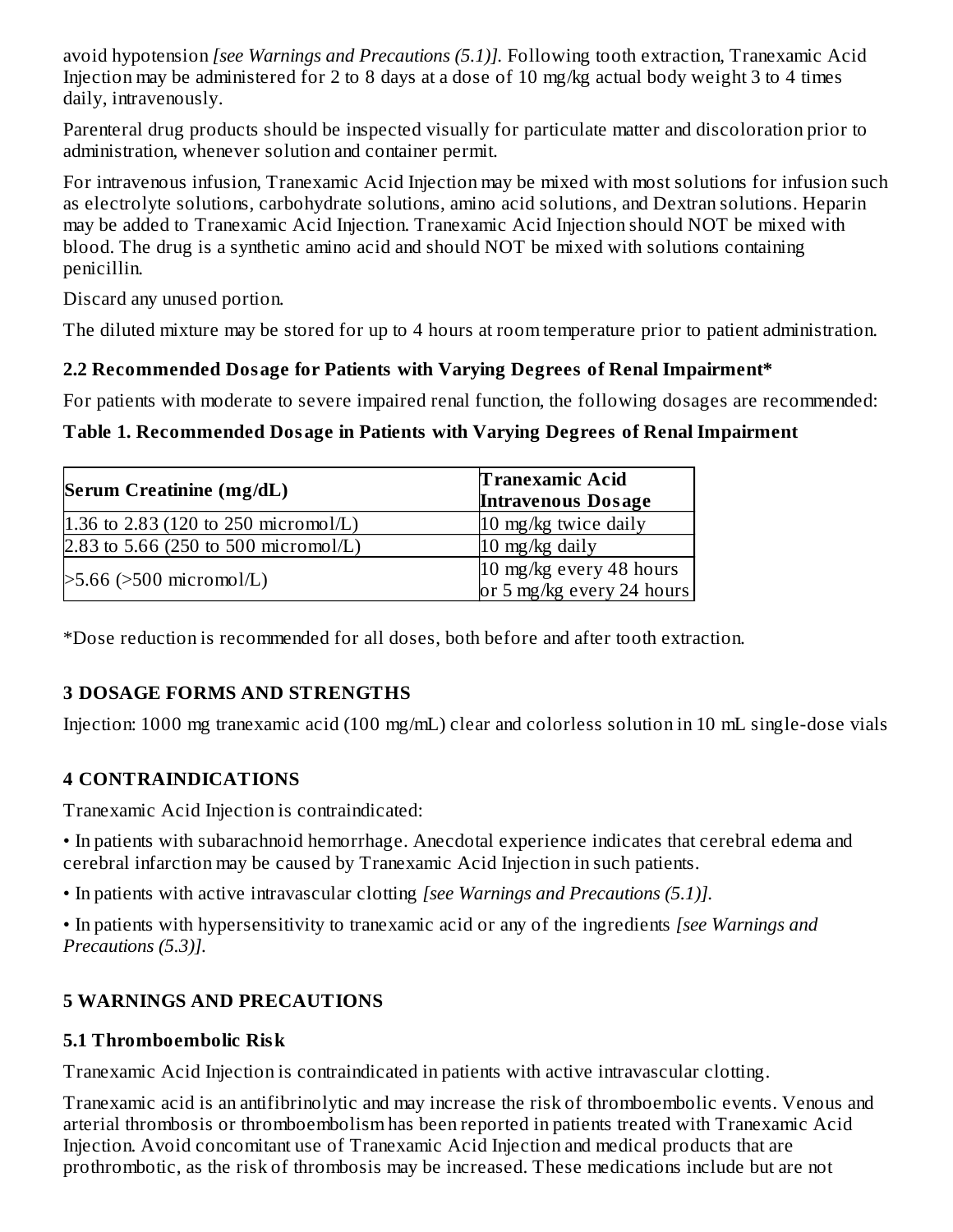limited to, Factor IX Complex concentrates, Anti-inhibitor Coagulant concentrates, and hormonal contraceptives *[see Drug Interactions (7.1), Use in Specific Populations (8.3)].*

# **5.2 Risk of Medication Errors Due to Incorrect Route of Administration**

Tranexamic Acid Injection is for intravenous use only. Serious adverse reactions including seizures and cardiac arrhythmias have occurred when Tranexamic Acid Injection was inadvertently administered intrathecally instead of intravenously.

Confirm the correct route of administration for Tranexamic Acid Injection and avoid confusion with other injectable solutions that might be administered at the same time as Tranexamic Acid Injection. Syringes containing Tranexamic Acid Injection should be clearly labeled with the intravenous route of administration.

# **5.3 Seizures**

Tranexamic Acid Injection may cause seizures, including focal and generalized seizures. The most common setting for tranexamic acid-induced seizures has been during cardiovascular surgery (a setting in which Tranexamic Acid Injection is not FDA-approved and which uses doses of up to 10-fold higher than the recommended human dose and in patients inadvertently given tranexamic acid into the neuraxial system). Tranexamic Acid Injection is not approved and not recommended for neuraxial administration. Consider dose reduction during surgery and dose adjustments for patients with clinical conditions such as renal dysfunction. Closely monitor the patient during surgery. Consider electroencephalogram (EEG) monitoring for patients with history of seizures or who experience myoclonic movements, twitching, or show evidence of focal seizures. Discontinue Tranexamic Acid Injection if seizures occur.

# **5.4 Hypers ensitivity Reactions**

Cases of hypersensitivity reactions, including anaphylactic reactions, have occurred with use of intravenous tranexamic acid. Discontinue treatment with Tranexamic Acid Injection if serious reaction occurs, provide appropriate medical management, and do not restart treatment. Tranexamic Acid Injection is contraindicated in patients with a history of hypersensitivity to tranexamic acid.

#### **5.5 Visual Disturbances**

Although not seen in humans, focal areas of retinal degeneration have been observed in cats and dogs following oral or intravenous tranexamic acid at doses between 250 to 1600 mg/kg/day (1.6 to 22 times the recommended usual human dose based on body surface area) from 6 days to 1 year. No retinal changes have been observed in eye examinations of patients treated with tranexamic acid for up to 8 years. Patients expected to be treated for greater than 3 months may consider ophthalmic monitoring including visual acuity and optical coherence tomography at regular intervals.

Discontinue Tranexamic Acid Injection if changes in ophthalmological examination occurs.

# **5.6 Dizziness**

Tranexamic Acid Injection may cause dizziness. Concomitant use of other drugs that may also cause dizziness may women this effect. Advise patients to avoid driving or using machines until they know how Tranexamic Acid Injection affects them.

# **6 ADVERSE REACTIONS**

The following clinically significant adverse reactions are described elsewhere in the labeling:

- Thromboembolic Risk *[see Warnings and Precautions (5.1)]*
- Seizures *[see Warnings and Precautions (5.3)]*
- Hypersensitivity Reactions *[see Warnings and Precautions (5.4)]*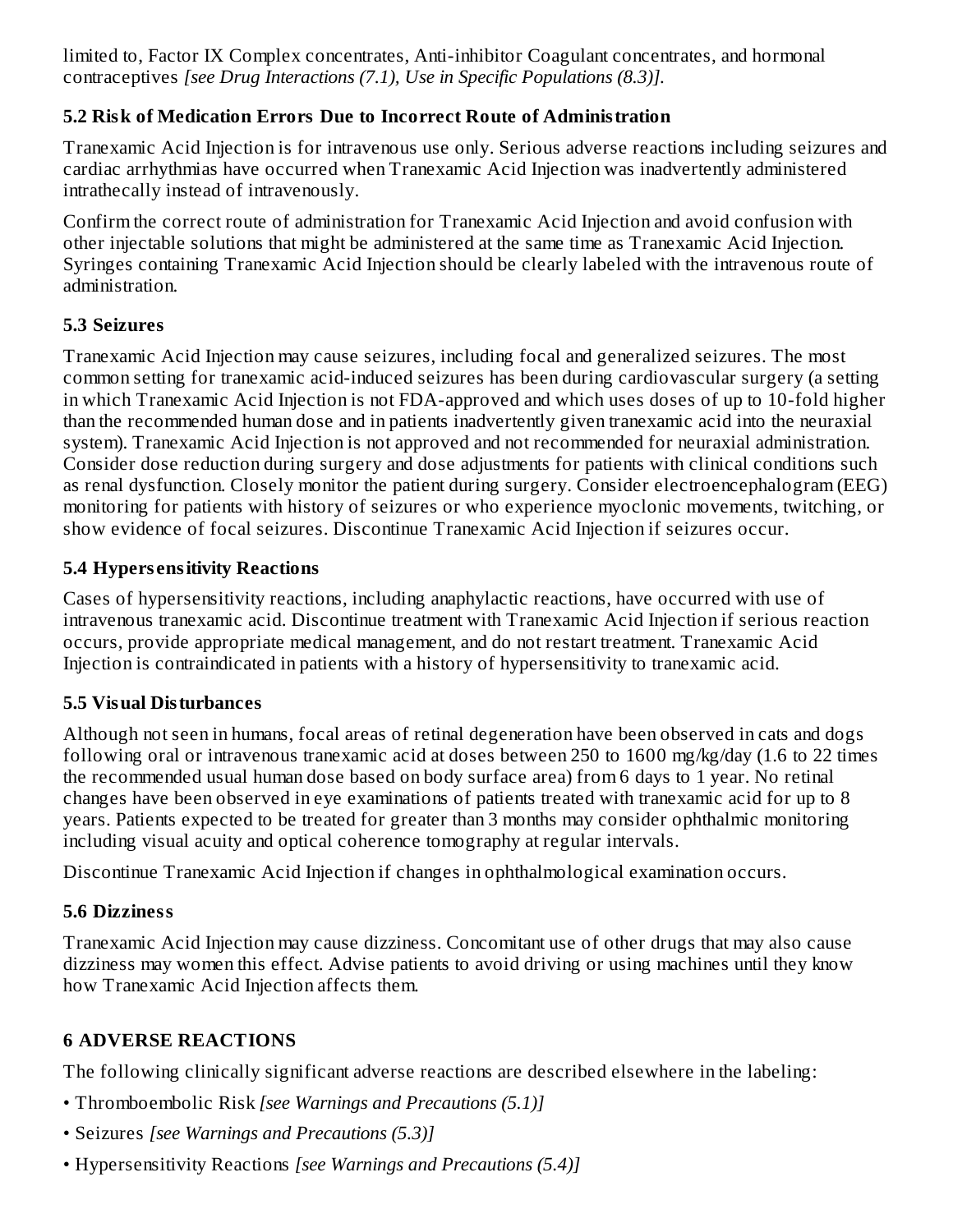- Visual Disturbances *[see Warnings and Precautions (5.5)]*
- Dizziness *[see Warnings and Precautions (5.6)]*

#### **6.2 Postmarketing Experience**

The following adverse reactions have been identified during postapproval use of tranexamic acid. Because these reactions are reported voluntarily from a population of uncertain size, it is not always possible to reliably estimate their frequency or establish a causal relationship to drug exposure.

Gastrointestinal disturbances (nausea, vomiting, diarrhea) may occur and may resolve with dosereduction. Allergic dermatitis and giddiness have been reported. Hypotension has been reported when intravenous injection is too rapid.

Thromboembolic events (e.g., deep vein thrombosis, pulmonary embolism, cerebral thrombosis, acute renal cortical necrosis, and central retinal artery, vein obstruction and cases associated with concomitant use of combination hormonal contraceptives) have been rarely reported in patients receiving tranexamic acid for indications other than hemorrhage prevention in patients with hemophilia. Convulsion, cromatopsia, and visual impairment have also been reported.

Anaphylaxis or anaphylactoid reactions have been reported that are suggestive of a causal relationship.

# **7 DRUG INTERACTIONS**

# **7.1 Prothrombotic Medical Products**

Avoid concomitant use of Tranexamic Acid Injection with medical products that are prothrombotic because concomitant use can further increase the risk of thromboembolic adverse reactions associated with tranexamic acid *[see Warnings and Precautions (5.1), Use in Specific Populations (8.3)].*

# **8 USE IN SPECIFIC POPULATIONS**

# **8.1 Pregnancy**

#### Risk Summary

Available data from published studies, case series and case reports with tranexamic acid use in pregnant women in the second and third trimester and at the time of delivery have not clarified whether there is a drug-associated risk of miscarriage or adverse maternal or fetal outcomes. There are 2 (0.02%) infant cases with structural abnormalities that resulted in death when tranexamic acid was used during conception or the first trimester of pregnancy; however, due to other confounding factors the risk of major birth defects with use of tranexamic acid during pregnancy is not clear. Tranexamic acid is known to pass the placenta and appears in cord blood at concentrations approximately equal to maternal concentration *(see Data).*

Reproduction studies performed in mice, rats, and rabbits have not revealed any adverse effects on the fetus due to tranexamic acid administered during organogenesis. Doses examined were multiples of up to 3 times (mouse), 6 times (rat), and 3 times (rabbit) the maximum human dose based on body surface area in the mouse, rat, and rabbit, respectively *(see Data).*

The estimated background risk for major birth defects and miscarriage for the indicated population is unknown. All pregnancies have a background risk of birth defect, loss, or other adverse outcomes. In the U.S. general population, the estimated background risk of major birth defects and miscarriage in the clinically recognized pregnancies is 2-4% and 15-20%, respectively.

It is not known whether tranexamic acid use in pregnant women may cause a drug-associated risk of miscarriage or adverse maternal or fetal outcomes. For decisions regarding the use of Tranexamic Acid Injection during pregnancy, the potential risk of Tranexamic Acid Injection administration on the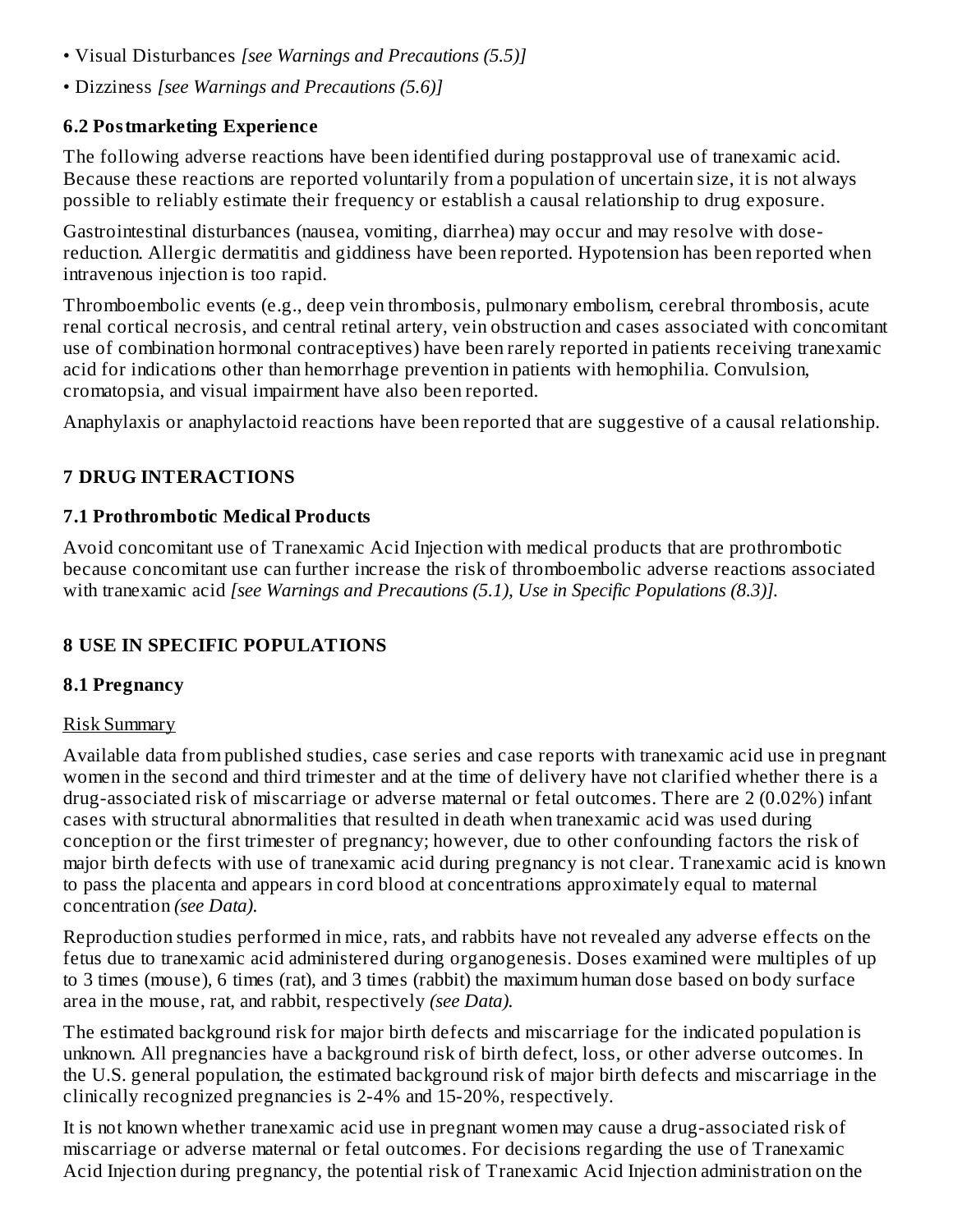fetus should always be considered along with the mother's clinical need for Tranexamic Acid Injection; an accurate risk-benefit evaluation should drive the treating physician's decision.

Data

# *Human Data*

Tranexamic acid passes through the placenta. The concentration in cord blood after an intravenous injection of 10 mg/kg to pregnant women is about 30 mg/L, as high as in the maternal blood.

There were 13 clinical studies that described fetal and/or neonatal functional issues such as low Apgar score, neonatal sepsis, cephalohematoma and 9 clinical studies that discussed alterations to growth including low birth weight and preterm birth at 22-36 weeks of gestation in fetuses and infants exposed to tranexamic acid in-utero.

# *Animal Data*

In embryo-fetal development studies, tranexamic acid was administered to pregnan1 mice from Gestation day (GD) 6 through GD 12 and rats from GD 9 through GD 14 at daily doses of 0.3 or 1.5 g/kg. There was no evidence of adverse developmental outcomes in mice and rats at multiple of 3 and 6 times the maximum recommended human dose based on body surface area in the mouse and rat, respectively.

In rabbits, tranexamic acid was administered intravenously at doses of 50, 100, or 200 mg/kg/day or orally at doses of 100, 200, or 400 mg/kg/day from GD 6 through GD 18. There was no evidence of adverse developmental outcomes at dose multiples of 2 or 3 times, respectively, the maximum recommended human dose based on body surface area. Intravenous doses of 200 mg/kg/day showed slightly retarded weight gain in pregnant rabbits.

# **8.2 Lactation**

# Risk Summary

Published literature reports the presence of tranexamic acid in human milk. There are no data on the effects of tranexamic acid on the breastfed child or the effects on milk production. The developmental and health benefits of breastfeeding should be considered along with the mother's clinical need for Tranexamic Acid Injection and any potential adverse effects on the breastfed child from Tranexamic Acid Injection or from the underlying maternal condition.

# **8.3 Females and Males of Reproductive Potential**

# **Contraception**

Concomitant use of Tranexamic Acid Injection, which is an antifibrinolytic, with hormonal contraceptives may increase the risk for thromboembolic adverse reactions. Advise patients to use an effective alternative (nonhormonal) contraceptive method *[see Warnings and Precautions (5.5), Drug Interactions (7.1)].*

# **8.4 Pediatric Us e**

There are limited data concerning the use of Tranexamic Acid Injection in pediatric patients with hemophilia who are undergoing tooth extraction. The limited data suggest that there are no significant pharmacokinetic differences between adults and pediatric patients.

# **8.5 Geriatric Us e**

Clinical studies of Tranexamic Acid Injection did not include sufficient numbers of subjects aged 65 and over to determine whether they respond differently from younger subjects. Other reported clinical experience has not identified differences in responses between the elderly and younger patients.

This drug is known to be substantially excreted by the kidney, and the risk of toxic reactions to this drug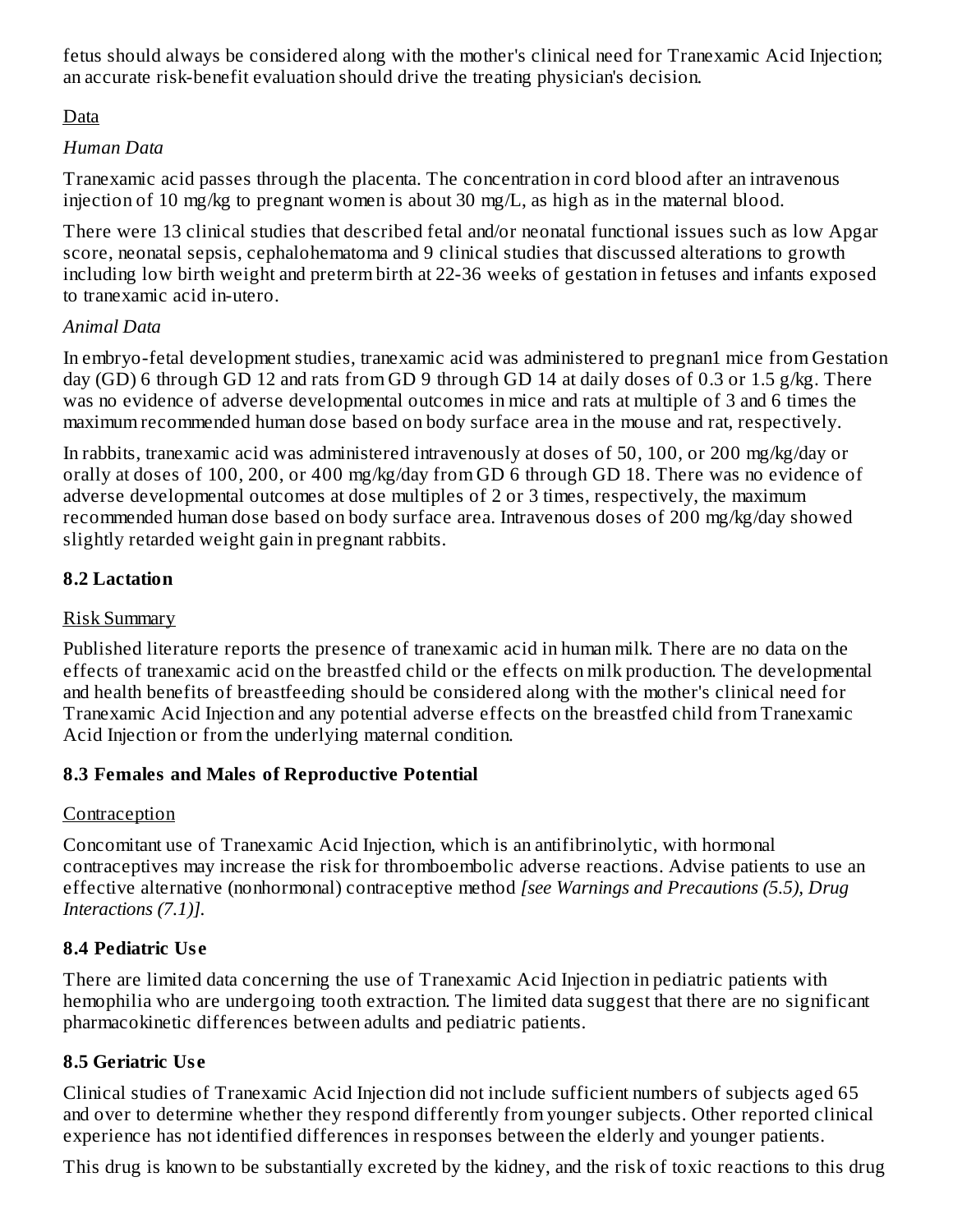may be greater in patients with impaired renal function. Because elderly patients are more likely to have decreased renal function, care should be taken in dose selection, and it may be useful to monitor renal function *[see Dosage and Administration (2.2), Clinical Pharmacology (12.3)].*

#### **8.6 Renal Impairment**

Reduce the dosage of Tranexamic Acid Injection in patients with renal impairment, based on the patient's serum creatinine *[see Dosage and Administration (2.2), Clinical Pharmacology (12.3)].*

# **10 OVERDOSAGE**

Cases of overdosage of Tranexamic Acid Injection have been reported. Based on these reports, symptoms of overdosage may be gastrointestinal, e.g., nausea, vomiting, diarrhea; hypotensive, e.g., orthostatic symptoms; thromboembolic, e.g., arterial, venous, embolic; neurologic, e.g., visual impairment, convulsions, headache, mental status changes; myoclonus; and rash.

# **11 DESCRIPTION**

Tranexamic acid is trans-4-(aminomethyl)cyclohexanecarboxylic acid, an antifibrinolytic agent. Tranexamic acid is a white crystalline powder. The structural formula is



Empirical Formula:  $C_8H_{15}N0_2$  Molecular Weight: 157.2

Each mL of the sterile solution for intravenous injection contains 100 mg tranexamic acid and Water for Injection to 1 mL. The aqueous solution for injection has a pH of 6.5 to 8.0.

# **12 CLINICAL PHARMACOLOGY**

# **12.1 Mechanism of Action**

Tranexamic acid is a synthetic lysine amino acid derivative, which diminishes the dissolution of hemostatic fibrin by plasmin. In the presence of tranexamic acid, the lysine receptor binding sites of plasmin for fibrin are occupied, preventing binding to fibrin monomers, thus preserving and stabilizing fibrin's matrix structure.

The antifibrinolytic effects of tranexamic acid are mediated by reversible interactions at multiple binding sites within plasminogen. Native human plasminogen contains 4 to 5 lysine binding sites with low affinity for tranexamic acid (Kd = 750  $\mu$ mol/L) and 1 with high affinity (Kd = 1.1  $\mu$ mol/L). The high affinity lysine site of plasminogen is involved in its binding to fibrin. Saturation of the high affinity binding site with tranexamic acid displaces plasminogen from the surface of fibrin. Although plasm in may be formed by conformational changes in plasminogen, binding to and dissolution of the fibrin matrix is inhibited.

# **12.2 Pharmacodynamics**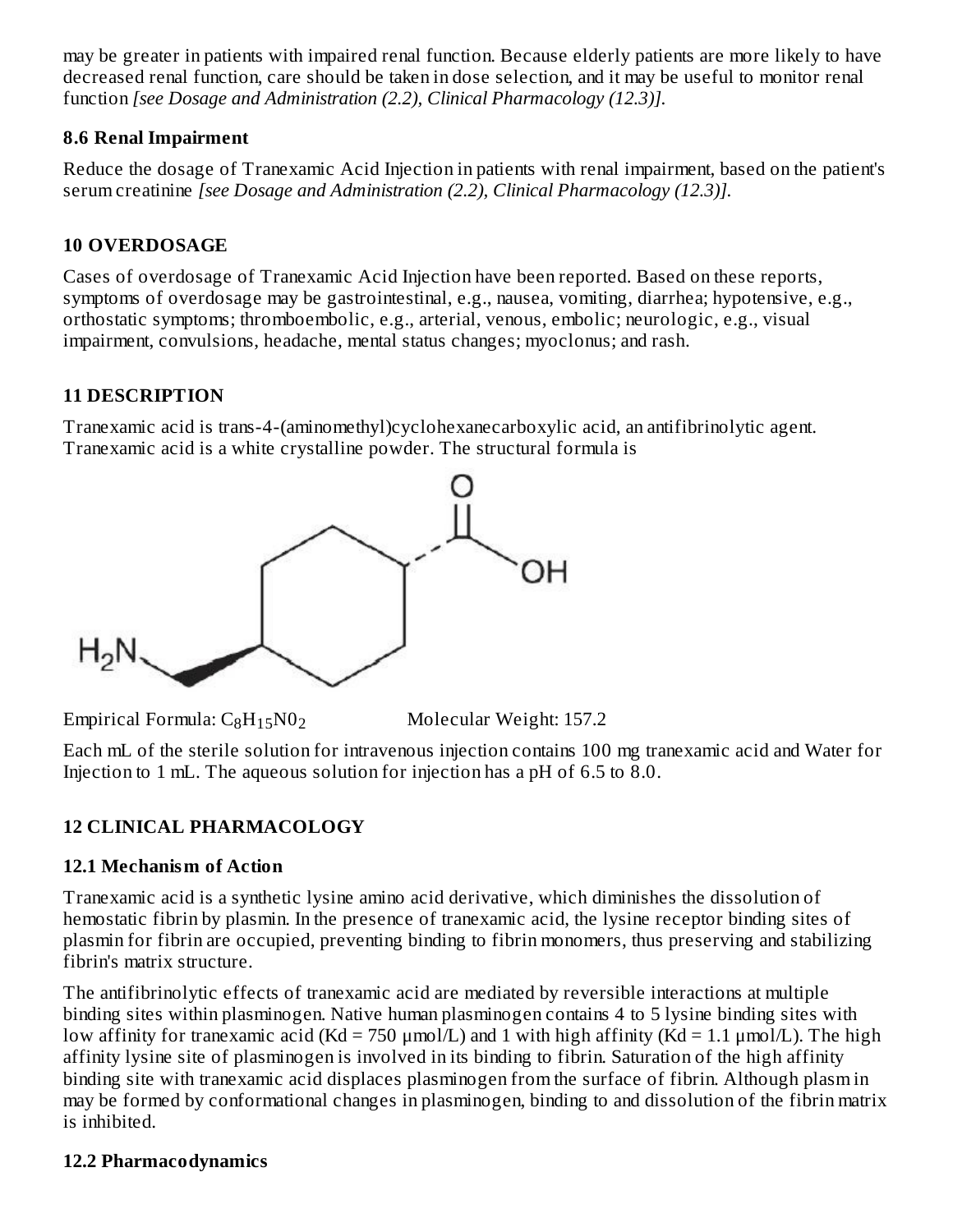Tranexamic acid, in concentrations of 1 mg/mL and 10 mg/mL prolongs the thrombin time. An an1ifibrinolytic concentration of tranexamic acid remains in different tissues for about 17 hours, and in the serum, up to 7 or 8 hours.

Tranexamic acid in concentrations up to 10 mg/mL blood has no influence on the platelet count, the coagulation lime or various coagulation factors in whole blood or citrated blood from healthy subjects.

#### **12.3 Pharmacokinetics**

# **Distribution**

The initial volume of distribution is about 9 to 12 liters. The plasma protein binding of tranexamic acid is about 3% at therapeutic plasma levels and seems to be fully accounted for by its binding to plasminogen. Tranexamic acid does not bind to serum albumin.

#### Elimination

After an intravenous dose of 1 g, the plasma concentration lime curve shows a triexponential decay with a half-life of about 2 hours for the terminal elimination phase.

#### *Excretion*

Urinary excretion is the main route of elimination via glomerular filtration. Overall renal clearance is equal to overall plasma clearance (110 to 116 mL/min), and more than 95% of the dose is excreted in the urine as unchanged drug. Excretion of tranexamic acid is about 90% at 24 hours after intravenous administration of 10 mg/kg body weight.

#### Specific Populations

# *Patients with Renal Impairment*

The blood levels of tranexamic acid are increased in patien1s with renal insufficiency. Urinary excretion following a single intravenous injection of tranexamic acid declines as renal function decreases. Following a single 10 mg/kg intravenous injection of tranexamic acid, the 24-hour urinary fractions of tranexamic acid with serum creatinine concentrations 1.4 - 2.8, 2.8 - 5.7, and greater than 5.7 mg/dL were 51, 39, and 19%, respectively. The 24-hour tranexamic acid plasma concentrations for these patients demonstrated a direct relationship to the degree of renal impairment. Therefore, dose adjustment is needed in patients with renal impairment *[see Dosage and Administration (2.2), Use in Specific Populations (8.6)].*

# Drug Interaction Studies

No studies of interactions between Tranexamic Acid Injection and other drugs have been conducted.

# **13 NONCLINICAL TOXICOLOGY**

# **13.1 Carcinogenesis and Mutagenesis and Impairment of Fertility**

Tranexamic acid was not carcinogenic in a 2-year study in rats and mice at oral doses up to 3 and 5.3 g/kg/day, which are approximately 12 and 11 times the maximum recommended human dose based on body surface area, respectively.

Tranexamic acid was not genotoxic in the reverse mutation bacterial (Ames) test, and in vitro and in vivo cytogenetic test.

In a fertility and early embryonic development study, tranexamic acid was administered to male rats as 0.3% and 1% of drug in diet (average doses of 222 and 856 mg/kg/day) or to female rats at dose levels of 0.3% and 1.2% of drug in diet. Tranexamic acid had no effect on fertility or reproductive function of male or female rats at dose multiples of 4 or 5 times the maximum recommended human dose based on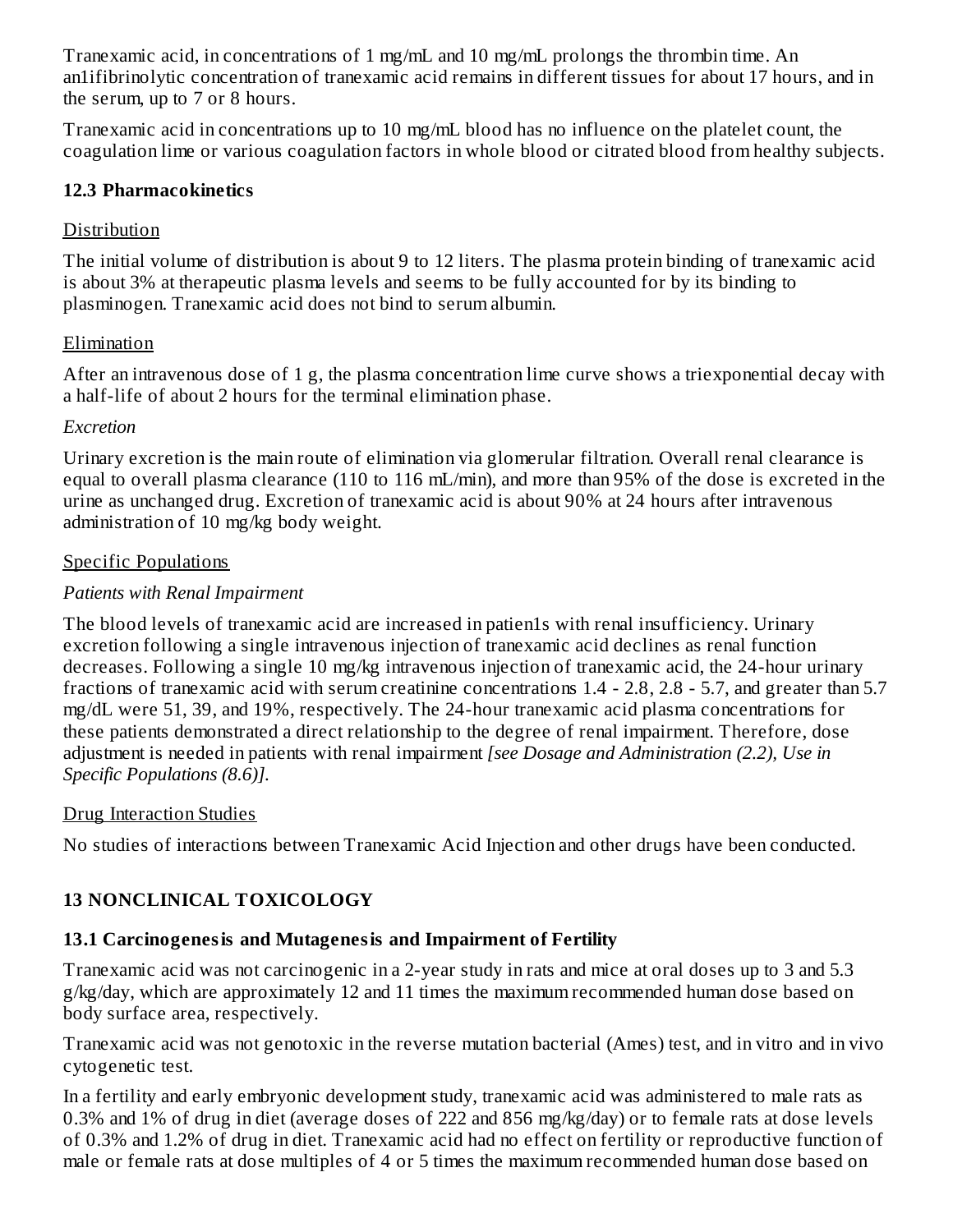body surface area, respectively.

### **13.2 Animal Toxicology and/or Pharmacology**

Nonclinical studies have shown a retinal toxicity associated with tranexamic acid. Toxicity is characterized by retinal atrophy commencing with changes to the retinal pigmented epithelium and progressing to retinal detachment in cats. The toxicity appears to be dose related, and changes are partially reversible at lower doses. Effects were observed in dogs at oral doses of 800 mg/kg/day and higher (multiple of 11 times the maximum human dose based on body surface area), and in cats at 250 mg/kg/day for 14 days (multiple of 1.6 limes the maximum human dose based on body surface area). Some fully reversible changes in pigmentation were observed in cats at doses of 125 mg/kg/day (multiple of 0.8 times the maximum human dose based on body surface area). Studies suggest that the underlying mechanism may be related to a transient retinal ischemia at high exposures, linked to the known sympathomimetic effect of high plasma exposures of tranexamic acid.

# **15 REFERENCES**

# **16 HOW SUPPLIED/STORAGE AND HANDLING**

#### **Tranexamic Acid Injection 100 mg/mL**

#### **NDC 39822-1000-1 10 x 10 ml single-dos e vials**

Store at 20°C to 25°C (68°F to 77°F); excursions permitted to 15°C to 30°C (59°F to 86°F) [see USP Controlled Room Temperature].

# **17 PATIENT COUNSELING INFORMATION**

#### Thromboembolic Risk

Inform patients that Tranexamic Acid Injection may increase the risk of venous and arterial thrombosis or thromboembolism and to contact their healthcare provider for any signs or symptoms suggestive of thromboembolism.

Advise patients using hormonal contraception that combined use with Tranexamic Acid Injection may increase the risk for thromboembolic adverse reactions and to use effective alternative (nonhormonal) contraception during therapy with Tranexamic Acid Injection *[see Warnings and Precautions (5.1), Drug Interactions (7.1),Use in Specific Populations (8.3)].*

#### Seizures

Inform patients that Tranexamic Acid Injection may cause seizures and to contact their healthcare provider for any signs or symptoms suggestive of seizures *[see Warnings and Precautions (5.3)].*

#### Hypersensitivity Reactions

Inform patients that Tranexamic Acid Injection may cause hypersensitivity reactions and to contact their healthcare provider for any signs or symptoms of hypersensitivity reactions *[see Warnings and Precautions(5.4)].*

#### Visual Disturbances

Inform patients that Tranexamic Acid Injection can cause visual disturbance and that they should report any eye symptoms or change in their vision to their healthcare provider and to follow-up with an ophthalmologist for a complete ophthalmologic evaluation, including dilated retinal examination of the retina *[see Warnings and Precautions (5.5)].*

#### Risk of Driving and Operating Machinery

Inform patients that Tranexamic Acid Injection may cause dizziness, and that the patient should be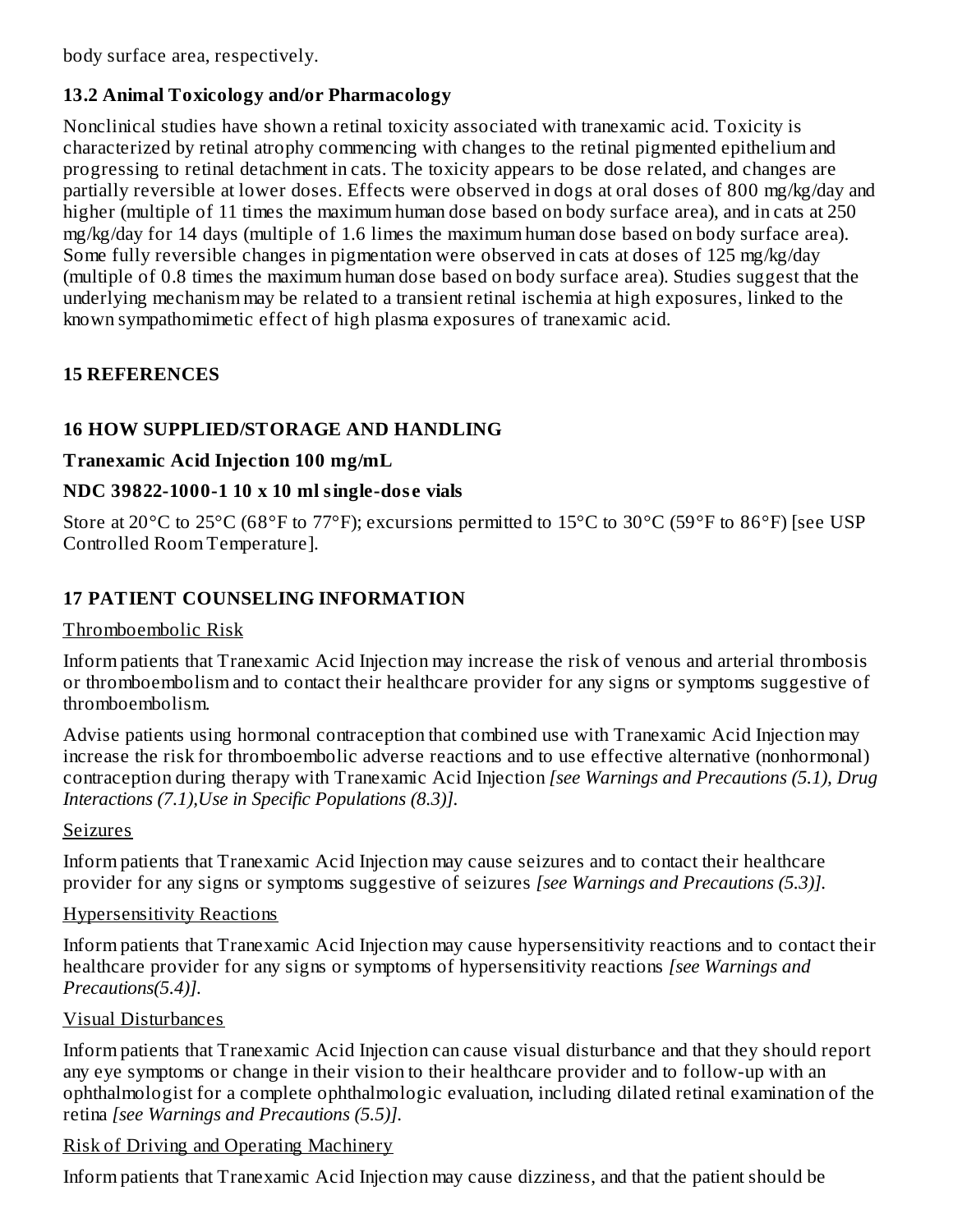cautioned about driving, operating machinery, or performing hazardous tasks while taking Tranexamic Acid Injection *[see Warnings and Precautions (5.6)].*

Distributed by: XGen Pharmaceuticals DJB, Inc. Big Flats, NY 14814

**Rx only**



TX-PI-10 Revised December 2020

# **PRINCIPAL DISPLAY PANEL**

Tranexamic 10 mL Vial Label NDC 39822-1000-1 10 mL Single-Dose Vial Tranexamic Acid Injection 1,000 mg/10 mL (100 mg/mL) Solution for intravenous injection Discard any remaining portion after single use Rx only  $10 \text{ m}$ . vial



Tranexamic 10 mL Vial Carton NDC 39822-1000-1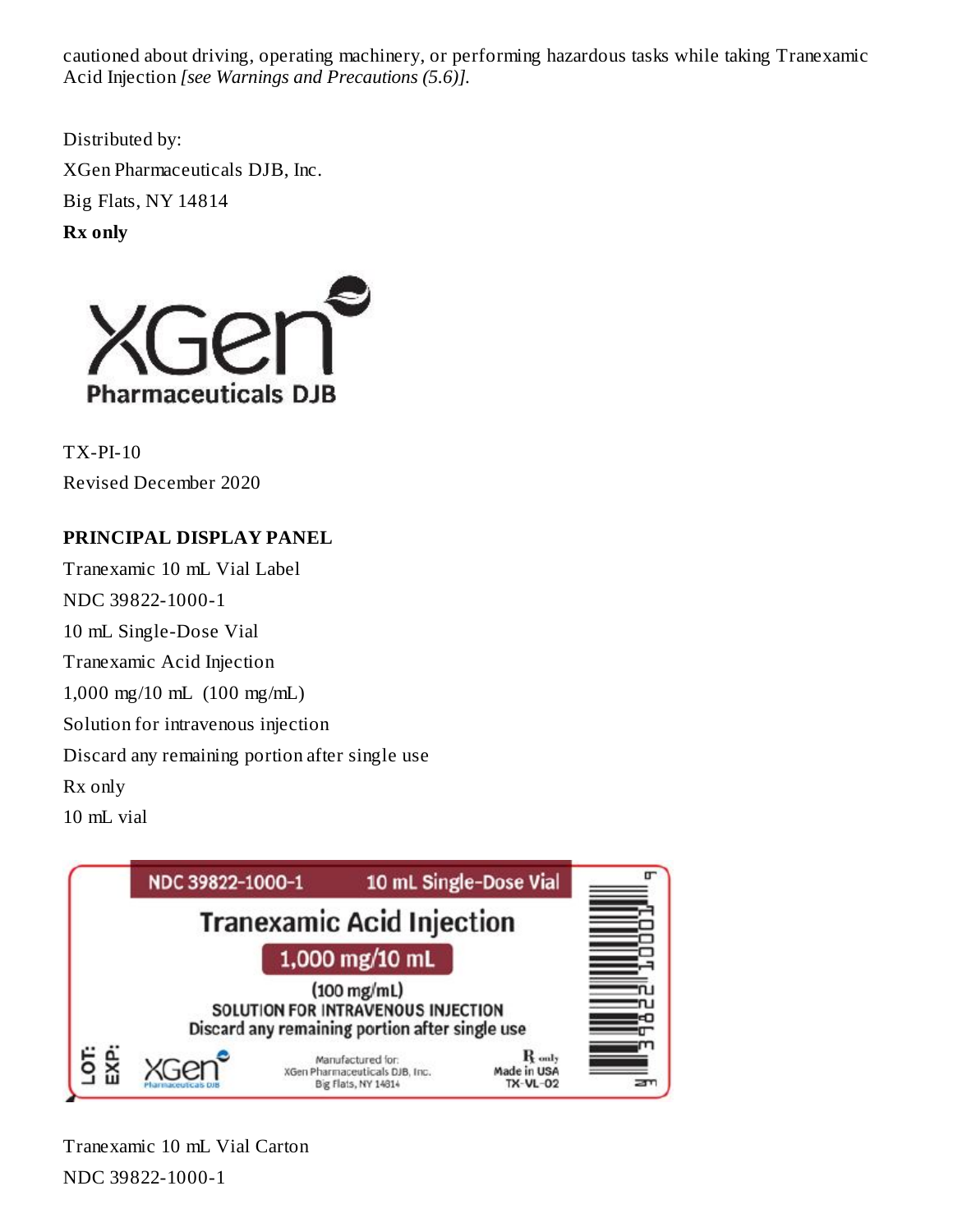Contains 10 x 10 mL Single-Dose Vials Tranexamic Acid Injection 1,000 mg/10 mL (100 mg/mL) Solution for Intravenous Injection Discard any remaining portion after single use Rx only



| <b>TRANEXAMIC ACID</b><br>tranexamic acid injection, solution          |                         |                    |                                              |                |  |  |  |  |
|------------------------------------------------------------------------|-------------------------|--------------------|----------------------------------------------|----------------|--|--|--|--|
|                                                                        |                         |                    |                                              |                |  |  |  |  |
| <b>Product Information</b>                                             |                         |                    |                                              |                |  |  |  |  |
| Product Type                                                           | HUMAN PRESCRIPTION DRUG | Item Code (Source) |                                              | NDC:39822-1000 |  |  |  |  |
| <b>Route of Administration</b>                                         | <b>INTRAVENOUS</b>      |                    |                                              |                |  |  |  |  |
|                                                                        |                         |                    |                                              |                |  |  |  |  |
| <b>Active Ingredient/Active Moiety</b>                                 |                         |                    |                                              |                |  |  |  |  |
| <b>Ingredient Name</b>                                                 |                         |                    | <b>Basis of Strength</b><br>Strength         |                |  |  |  |  |
| TRANEXAMIC ACID (UNII: 6T84R30KC1) (TRANEXAMIC ACID - UNII:6T84R30KC1) |                         |                    | $100$ mg in $1$ mL<br><b>TRANEXAMIC ACID</b> |                |  |  |  |  |
|                                                                        |                         |                    |                                              |                |  |  |  |  |
| <b>Inactive Ingredients</b>                                            |                         |                    |                                              |                |  |  |  |  |
| <b>Ingredient Name</b>                                                 |                         |                    | Strength                                     |                |  |  |  |  |
| WATER (UNII: 059QF0KO0R)                                               |                         |                    |                                              |                |  |  |  |  |
|                                                                        |                         |                    |                                              |                |  |  |  |  |
|                                                                        |                         |                    |                                              |                |  |  |  |  |